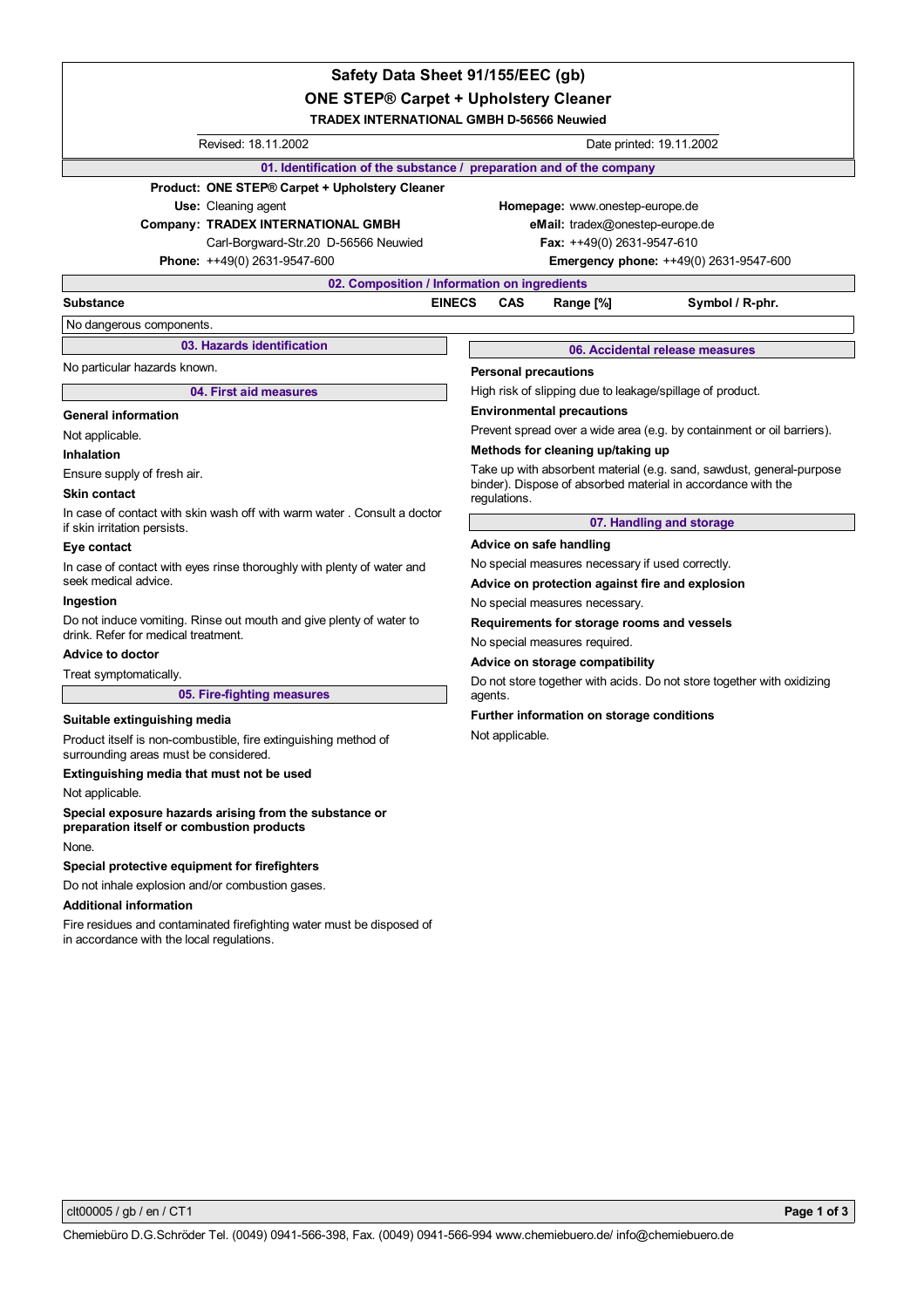# **ONE STEP® Carpet + Upholstery Cleaner TRADEX INTERNATIONAL GMBH D-56566 Neuwied Safety Data Sheet 91/155/EEC (gb)**

## Revised: 18.11.2002 Date printed: 19.11.2002

## **08. Exposure controls / personal protection**

**Additional advice on system design**

Not applicable.

**Ingredients with occupational exposure limits to be monitored**

### Not applicable.

**Respiratory protection** Not applicable. Hand protection Not applicable. **Eye protection** Safety glasses. **Skin protection** Not applicable.

## **General protective measures**

Avoid contact with eyes and skin.

### **Hygiene measures**

Wash hands before breaks and after work. Use barrier skin cream. **Limitation and controlling of the environment pollution**

## **09. Physical and chemical properties**

| Form:                                        | Liquid.           |
|----------------------------------------------|-------------------|
| Colour:                                      | Clear.            |
| Odour:                                       | Odourless.        |
| pH-value:                                    | 9.4               |
| Boiling point [°C]:                          | Not determinated. |
| Flash point [°C]:                            | Not applicable.   |
| <b>Flammability:</b>                         | Not applicable.   |
| Lower explosion limit:                       | Not applicable.   |
| <b>Upper explosion limit:</b>                | Not applicable.   |
| <b>Combustible properties:</b>               | Nο                |
| Vapour pressure [kPa]:                       | Not determinated. |
| Density [g/ml]:                              | 1                 |
| Solubility in water:                         | Miscible.         |
| Partition coefficient: n-octanol /<br>water: | Not determinated. |
| <b>Viscosity:</b>                            | Not applicable.   |
| Relative vapour density determined<br>in air | Not determinated. |
| Speed of evaporation:                        | Not determinated. |
| Melting point [°C]:                          | Not determinated  |
| <b>Autoignition temperature:</b>             | Not applicable.   |

**10. Stability and reactivity 11. Toxicological information Acute oral toxicity OECD 401 Acute dermal toxicity OECD 402 Acute inhalational toxicity OECD 403 Irritant effect on eye OECD 405** - LD50 Rat : - LD50 Rat : - LC50 Rat : Not determinated. **Sensitization / Validation OECD 406** Not determinated. **Subacute toxicity** Not determinated. **Mutagenicity / validation** Not determinated. None. **Experiences made in practice** The product was classified on the basis of the calculation procedure of the preparation directive. No toxicological data are available. **General remarks Carcinogenicity / Validation** Not determinated. **Reproduction toxicity / Validation** Not determinated. **Irritant effect on skin OECD 404** Not determinated. **Chronic toxicity** Not determinated. No hazardous decomposition products known. **Hazardous reactions Hazardous decomposition products** Reactions with acids and strong oxidizing agents.

**12. Ecological information**

Not determinated. **Biodegradable** Not determinated. **Fish toxicity** Not applicable. **Behaviour in sewage plant Behaviour in environment compartments** Not determinated. Not determinated. **Bacteria toxicity Chemical oxygen demand (COD)** -

**Biochemical oxygen demand (BOD5)**

-

**Contains compounds of 76/464/EC** Ecological data are not available. **General information** No dangerous components. **AOX-advice** Yes